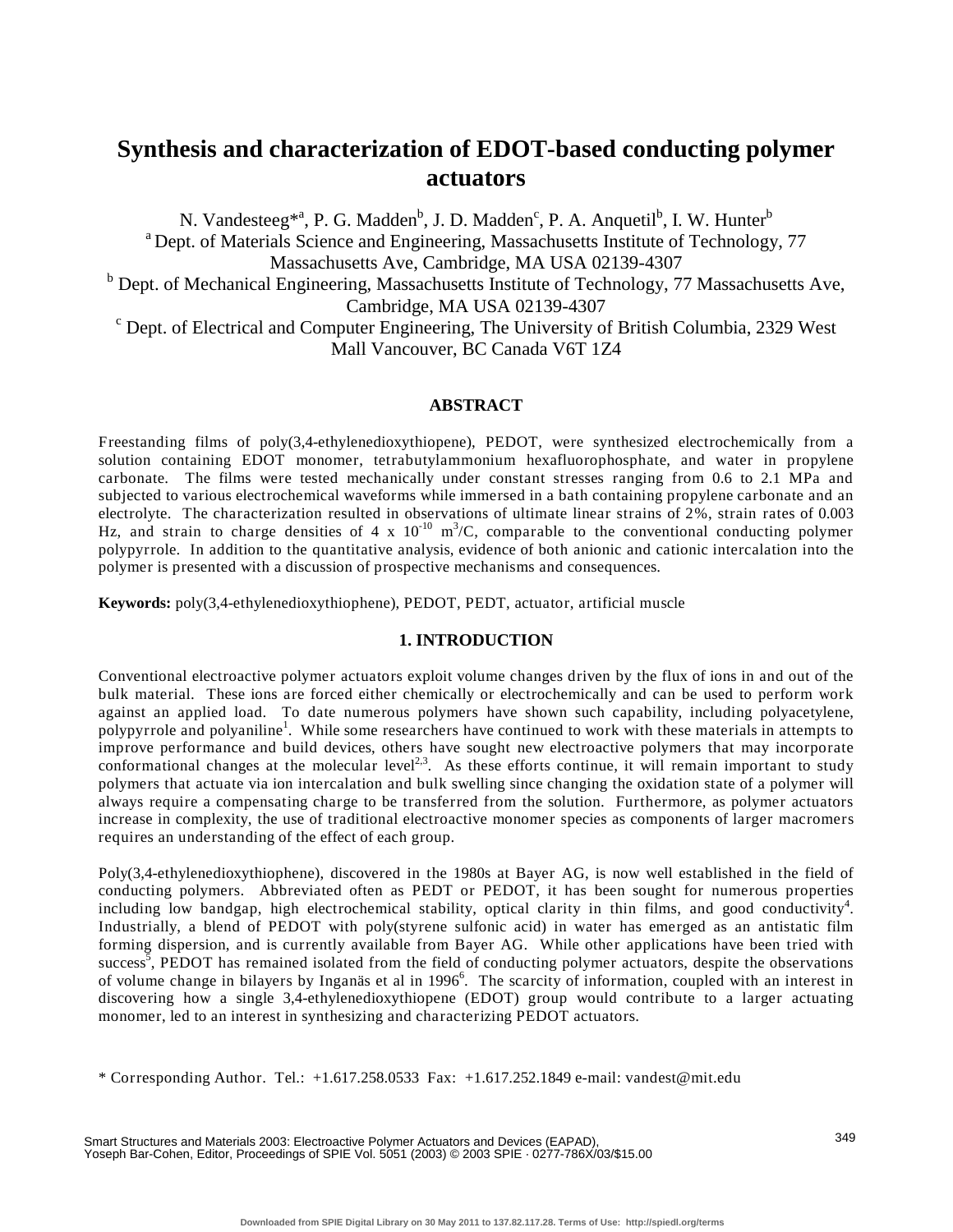This paper reports on the initial findings of such a study. It presents a short summary of a successful synthetic procedure for preparing freestanding PEDOT films, followed by an overview of initial active linear mechanical characterization of the films. As will be shown, neither the synthesis nor the characterization presents the optimal actuator solution, but rather contributes to an understanding of the potential of this material, which is relatively new to the conducting polymer actuator field.

# **2. SYNTHESIS**

PEDOT can be synthesized a number of ways, including direct chemical oxidation, electrochemical oxidation, and transition metal catalyzed couplings common to an organic chemistry laboratory<sup>4</sup>. EDOT is a particularly attractive electroactive monomer, as it is blocked at both β sites which are known to cause structural and electronic defects in polythiophenes and polypyrroles. As such, the resulting polymer should be more regioregular and have larger molecular weights and conjugation lengths. Insolubility problems plague the complete characterization of PEDOT, like many of the other conducting polymers, but its low bandgap and good material properties are often indicative of low defect density and successful polymerization<sup>4</sup>. For use in actuators, electrochemical polymerization was appropriate as it enables the use of any of a number of electrolytes and solvents and would furnish a film already doped with anions. Tests were done with a large cation salt (TBAPF<sub>6</sub>) that has been used previously in polypyrrole actuators where only the anion actively diffuses into and out of the polymer bulk<sup>7,8</sup>. As will be discussed in the next section, it was later discovered that the large cation played an important role in the actuation mechanism.

Freestanding films of PEDOT were prepared from a solution containing 0.06 M EDOT, 0.06 M tetrabutylammonium hexafluorophosphate (TBAPF<sub>6</sub>) and 0.6 M water in propylene carbonate (PC)<sup>9,10</sup>. The EDOT was supplied by Bayer AG and was freshly distilled before use, while all other reagents were used as received. The solution was prepared under an argon atmosphere and poured into an electrochemical cell containing a glassy carbon working electrode and copper counter electrode. No effort was made to directly exclude oxygen during deposition, though the electrochemical cell was covered with wax film (Parafilm) to prevent exposure to a steady stream of air. Deposition occurred under a constant current of 0.4 mA/cm<sup>2</sup> at  $-20$ <br><sup>o</sup>C. The resulting film was glossy black, verying in thickness from 20 to 70 um and with conductivities be <sup>o</sup>C. The resulting film was glossy black, varying in thickness from 20 to 70  $\mu$ m and with conductivities between 1 and 8 S/cm. The PEDOT films were readily peeled from the working electrode, but were not allowed to dry and were stored and tested in the electrochemical solution without monomer.

## **3. CHARACTERIZATION**

#### **3.1 Experimental setup**

The testing apparatus depicted in Figure 1 was used for all characterization of PEDOT films. In the apparatus, the polymer is connected both mechanically and electrically on both ends by means of copper alligator clips, which have been coated with polyurethane on the outside to minimize electrochemical interference. The electrochemical solution of 0.05 M TBAPF $_6$  in PC is contained within a large nylon bath with a stainless steel counter electrode and an Ag/AgClO<sub>4</sub> reference electrode. A potentiostat (Amel, Milan Italy) controls the cell potential or current and is connected to a computer through a data acquisition board. In addition, mechanical information is passed from the load cell (GS Sensors, Ephrata PA USA) into the computer, enabling force feedback and constant stress measurements via the single axis stage (CompuMotor Parker Hannifin, Cleveland OH USA). All techniques were performed with custom Visual Basic applications, including cyclic voltammetry and various isotonic (constant stress) and isometric (constant strain) measurements. For this study, a focus was placed on isotonic testing since it enables the acquisition of key parameters such as strain rate and overall strain achievable against a known load. Isotonic testing also simplifies the calculation of the characteristic ratio of strain to charge density, known to be indicative of actuator performance<sup>11</sup>. For all data presented, negative strains correspond to contraction and positive strains correspond to extension of the film.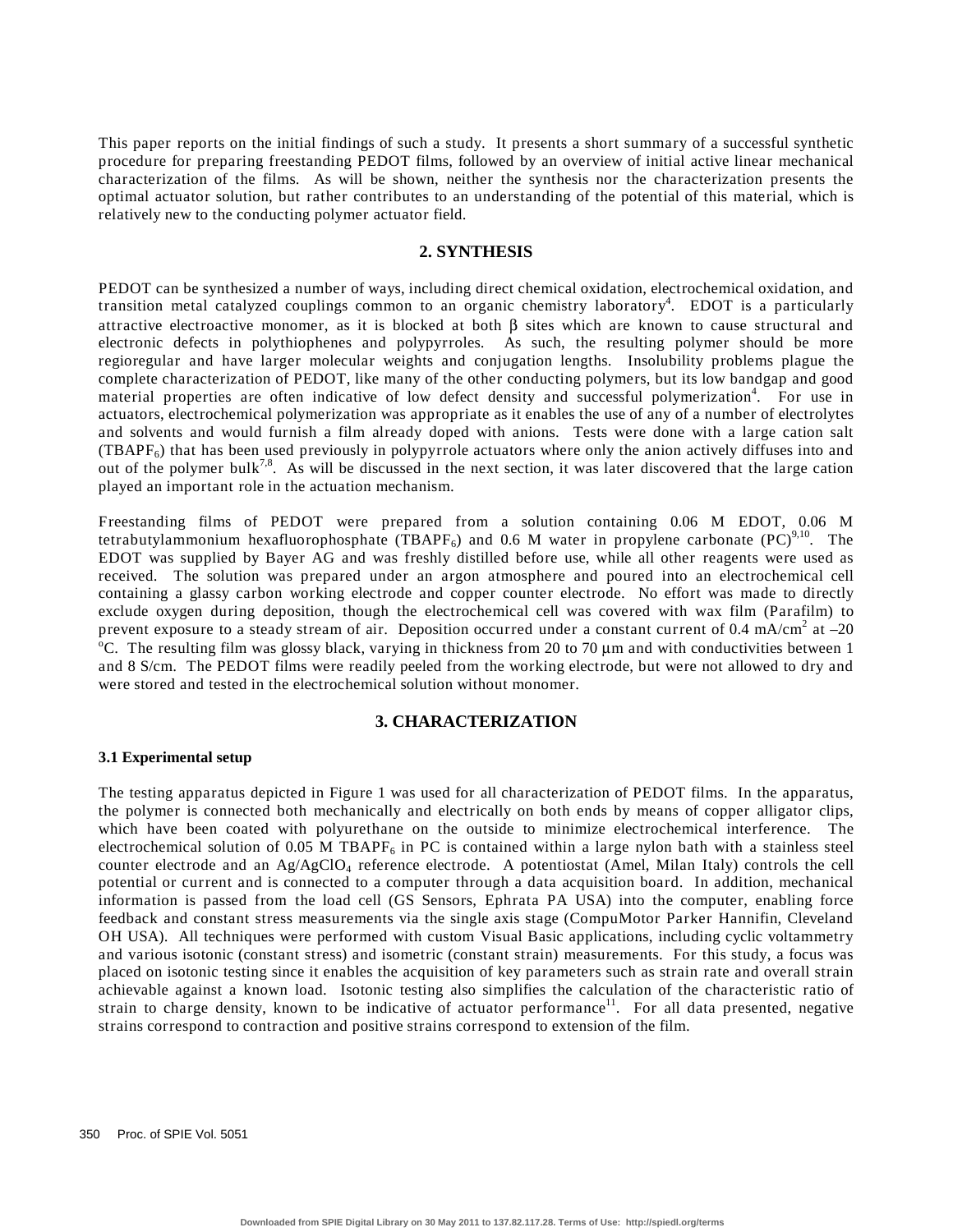

Figure 1: Schematic diagram of polymer testing apparatus.

For isotonic testing, a relatively simple algorithm was designed to provide fast control over the force feedback loop while simultaneously sampling data and controlling the electrochemical cell through the potentiostat. Force feedback was provided at frequencies between 1 kHz and 10 kHz. The addition of a tolerance on the order of 0.1% of the force prevented the stage from reacting to very small deviations from the desired force. The voltage or current waveform was preloaded into an array before run-time to ensure fast execution, and the input values were all converted after run-time to minimize time spent converting raw data. The resulting software enabled the apparatus depicted in Figure 1 to obtain isotonic measurements using one data acquisition card and one computer interface with complete GUI control.

## **3.2 Stepped potential experiments**

Small PEDOT films (typically 15 mm  $x/4$  mm  $x/30\mu m$ ) were first immersed in the electrochemical bath and allowed to equilibrate while the open circuit potential (OCP) was monitored via the reference electrode. This equilibration did not take long as the bulk film had been stored in a PC solution of similar salt concentration. Next, the films were held at constant force for 30 seconds to allow for some attenuation of initial creep in the sample and to avoid spikes in the strain measurement upon startup. Following the hold, the films were subjected to a low frequency square potential wave of known magnitude and centered about the OCP. This was done in order to minimize the amount of drift in charge on the material, which introduces a corresponding drift in the strain over the course of the test. Some drift in strain and charge both occurred and samples did not typically return to their original length. Figure 2 presents the results of a series of such tests of one sample at 0.0125 Hz and 1.0 Volt amplitude against various stresses that were cycled from 0.6 to 2.1 MPa and returned to 0.6 MPa.

The results show that at low frequencies, strains on the order of 1% can be achieved with small differences in voltage. Tests of significantly longer duration did not increase the amount of strain observed, as the highest strain produced with PEDOT was roughly 2% and occurred with significant creep and some degradation. Furthermore, it is noted that the relative strains achieved did not differ appreciably within the range of loads applied. This supports a strain based volume-intercalation mechanism in which the electrochemical driving force greatly exceeds the mechanical force holding the polymer. Indeed, larger strains were produced against the largest stresses. This observation suggested that the high strains were perhaps due to an alignment caused during the high stress tests that benefited the performance of the polymer. However, the correlation of strain achieved to stress applied was observed in many samples and for cycles of experiments from low to high stresses and back again. Also noteworthy is the presence of a slight contraction upon the initial application of the negative potential apparent in the data. This is counterintuitive as the principle strain direction is positive during negative potential sweeps in this test and the contractile jump occurs after a long period of contraction with increasing charge. One possible explanation for the anomaly is that both cations and anions may be swelling the film, a topic that will be discussed in greater detail in Section 3.4.

Proc. of SPIE Vol. 5051 351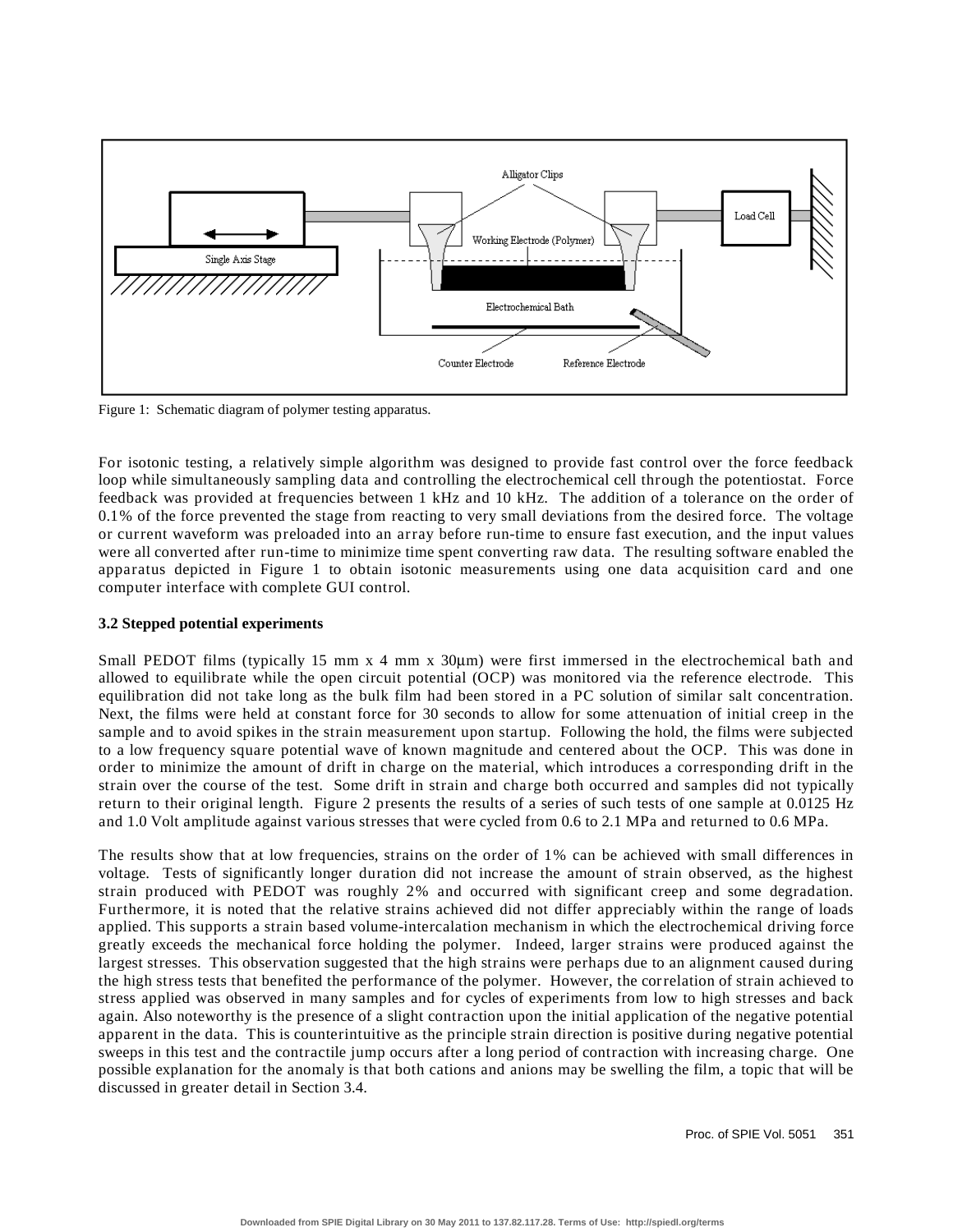

Figure 2: Isotonic data obtained against loads from 0.6 to 2.1 MPa. diamonds: 0.6 MPa, dots: 1.5 MPa, squares: 1.8 MPa, crosses 2.1Mpa.

#### **3.3 Stepped current experiments**

During constant current control, care must be taken to avoid over-oxidizing the film, which leads to degradation and loss of performance in the polymer. This occurs because more voltage is applied to maintain the current as the film reaches saturation. The constant potential tests in Section 3.2 do not risk over-oxidation since the current decreases with time, approaching the small leakage value of the electrochemical cell. In spite of the risks, however, constant current control provides an excellent way to measure the actuation mechanism by maintaining a constant flux of ions.

For this set of experiments, similarly sized films were used. In order to prevent the application of high voltages, a check was added to the software to enable the current to be lowered during the test if a voltage threshold was exceeded. Figure 3 presents the results of a number of such tests in which square current waves of increasing amplitude were applied to a film held at 1.0 MPa. The voltage limit was set to  $\pm$  3.0 V and no degradation was observed at 0.1 Hz, reflecting the well-known electrochemical stability of PEDOT<sup>12</sup>. At higher voltages and lower frequencies, a trail of dark material was observed to flow from the polymer to the counter electrode, indicating degradation and confirming the observation that high voltages can only be applied to conducting polymer actuator systems for short times $^{13}$ .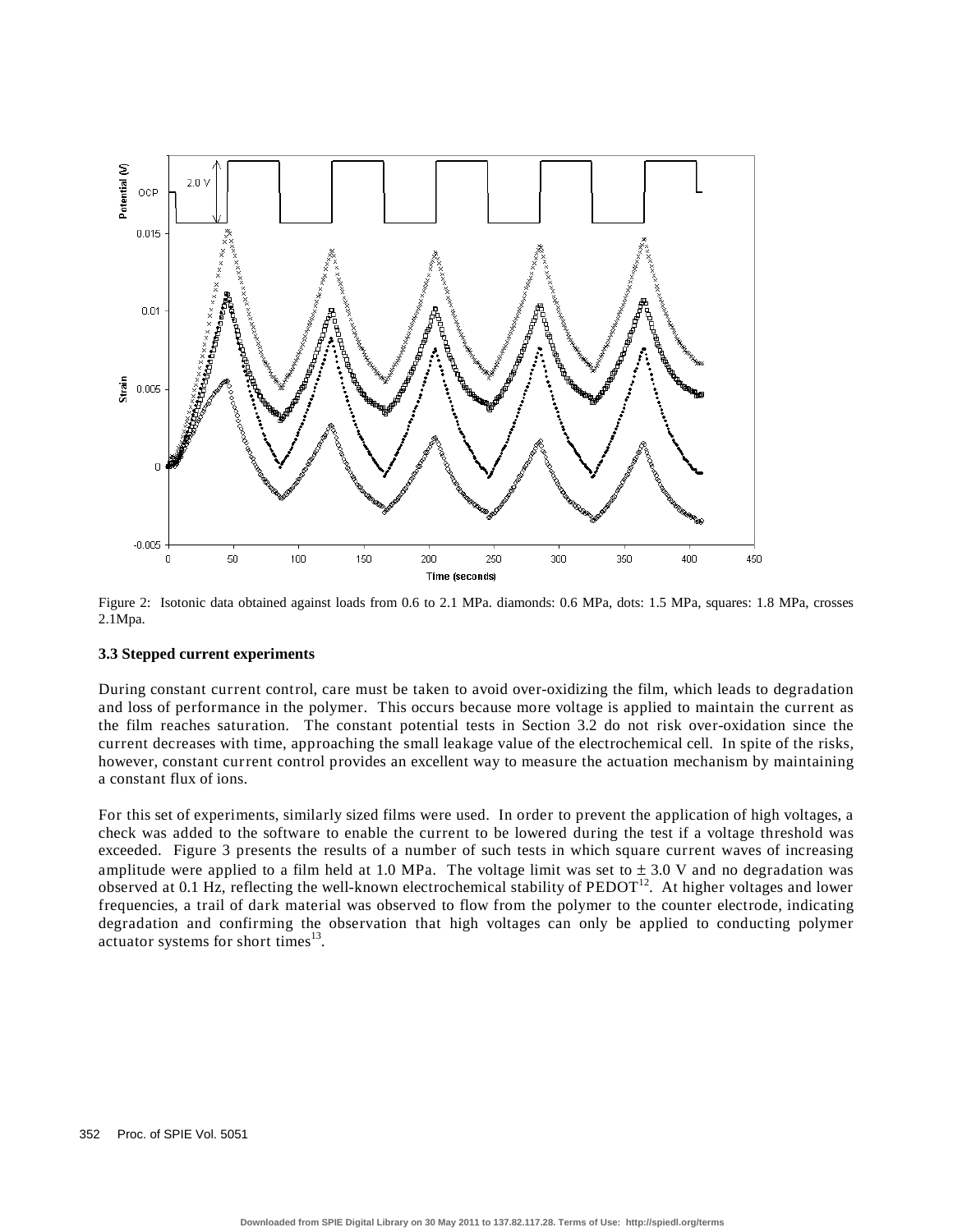

Figure 3: Isotonic data obtained for constant current waves of varying amplitudes at 1 MPa load. dots: 3 mA, squares: 5 mA, crosses: 7mA, diamonds, 10mA.

From the data it is clear that more current input results in greater strains against 1.0 MPa. Furthermore, the response of the polymer to galvanic switching is fast. At high currents, the imposed limit of  $\pm 3.0$  V is reached and the current is reduced as shown in the upper portion of Figure 3 (diamonds). At the onset of the change in polarity, the peak strain rates in PEDOT are measured to be 0.003 Hz, from the data in Figure 3. This speed appears to be independent of the magnitude or direction of the change. The average strain rate achieved in Figure 3 for the sample driven at 10 mA is 0.001 Hz, approximately one order of magnitude lower than polypyrrole and two orders of magnitude below mammalian skeletal muscles<sup>13</sup>. Similarly, for the fastest contraction at 10mA, a calculation of strain rate to rate of charge injection gave a strain to charge density ratio of 2.3 x 10<sup>-10</sup> m<sup>3</sup>/C while the strain to charge density ratio over the entire half wave was 1.0 x 10<sup>-10</sup> m<sup>3</sup>/C. These values were characteristic of strain to charge densities calculated throughout the testing, the highest of which was 4.3 x 10<sup>-10</sup> m<sup>3</sup>/C, approximately the same as calculated for  $PF_6$  doped polypyrrole<sup>3,14</sup>.

The shape of the strain curve observed in Figure 3 was not anticipated. For coupling of strain and charge with a single ion diffusing in and out, a square current wave should produce a triangular strain response, similar to the one obtained in Figure 2. However in Figure 3, the initially fast response slows and is followed by different responses dependending on the conditions. For the anodic current, initial response slows to a reduced rate in the same direction for high currents (5 mA, 7 mA, and 10 mA) but slows and then changes direction at low current (3 mA, Figure 3). For the cathodic current, the contraction at all current levels slows to zero and changes direction as the polymer film begins to extend. This transition to extension occurs the most rapidly in the sample driven at 3mA and follows sequentially to the sample driven at 10 mA.

## **3.4 Dual ion movement**

An inspection of the isotonic PEDOT data revealed that not only had the strain frequently reversed direction during a half wave as shown in Figure 3, but that both the cation and anion had at some time provided the dominant role in actuation. Indeed a closer look at Figures 2 and 3 reveal that cathodic and anodic currents respectively can drive elongation of the film. Numerous attempts to repeat the data presented were successful,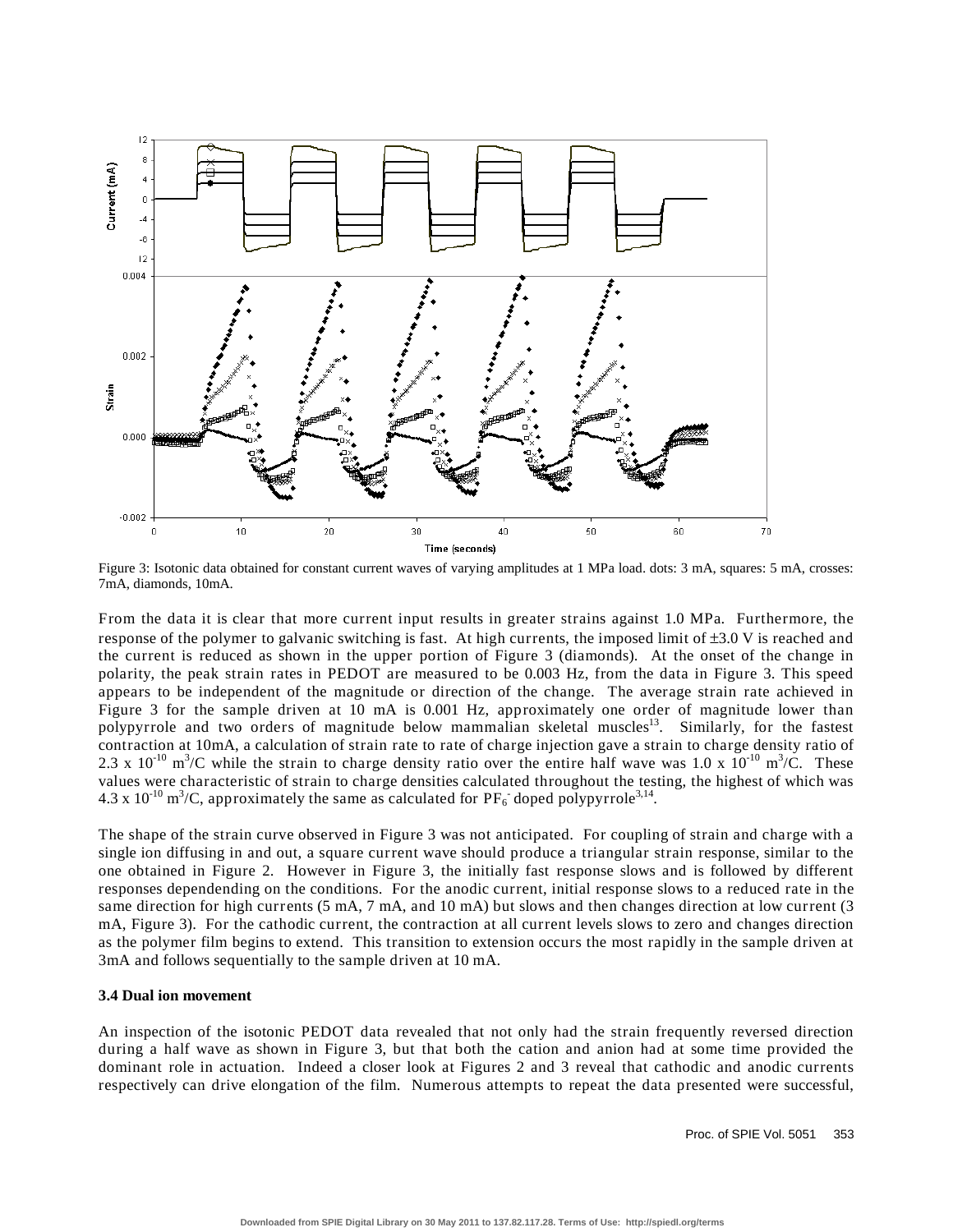including single films that reproduced both behaviors. The ability to switch from anionic contraction to elongation was also observed during a carefully selected set of experimental conditions. In the first of two runs, a 10 mA controlled current square wave was applied at 0.07 Hz for 10 cycles against a load of 1.0 MPa, similar to the experiment described in Section 3.3. Immediately thereafter, a second test was performed in which all conditions remained the same except that the polarity was reversed (negative current first). The results of a typical second run are shown in Figure 4.



Figure 4: Isotonic data showing inversion of ionic behavior from anionic swelling to cationic swelling.

Comparing the data in Figure 4 to that in Figure 3, representative of the first portion of the experiment, reveals that the first strain event (during the cathodic current) in Figure 4 is the chronological inverse of the final strain event in Figure 3 for the test run at 10 mA. Thus, in the series of two tests, a long period of contraction with a short extension at the end is followed by a short contraction and long period of extension, both during cathodic currents. One might expect the inverse behavior to continue during the entire test, with Figure 4 as the mirror image of Figure 3. However, following a small contraction during the anodic sweep, the contraction continues for nearly half of the cathodic sweep of the 2<sup>nd</sup> cycle. Over time, the anodic current also develops a bi-directional response such that by the 4<sup>th</sup> cycle, both anodic and cathodic sweeps are producing contractions followed by extensions. By the  $7<sup>th</sup>$  cycle, the anodic current has returned to its role shown in Figure 3 of elongating the film, thereby completely reversing the ionic behavior of the film within the test depicted.

#### **4. DISCUSSION**

While the synthesis was successful in that it produced a freestanding film that actuated, it is by no means an optimized process. A different salt introduced during deposition might lead to a single ion actuation process as seen in polypyrrole with many solute systems<sup>11,13</sup>. The deposition parameters of current density and temperature were chosen from the references cited<sup>9,10</sup>, but no systematic variations have been tried. This presents a useful opportunity for further work with PEDOT films. In the characterization experiments presented herein, while actuation was observed, none of the properties presented a significant gain in the performance of conducting polymer actuators. Strain rates, maximum strains, and the strain to charge ratio were all affected by the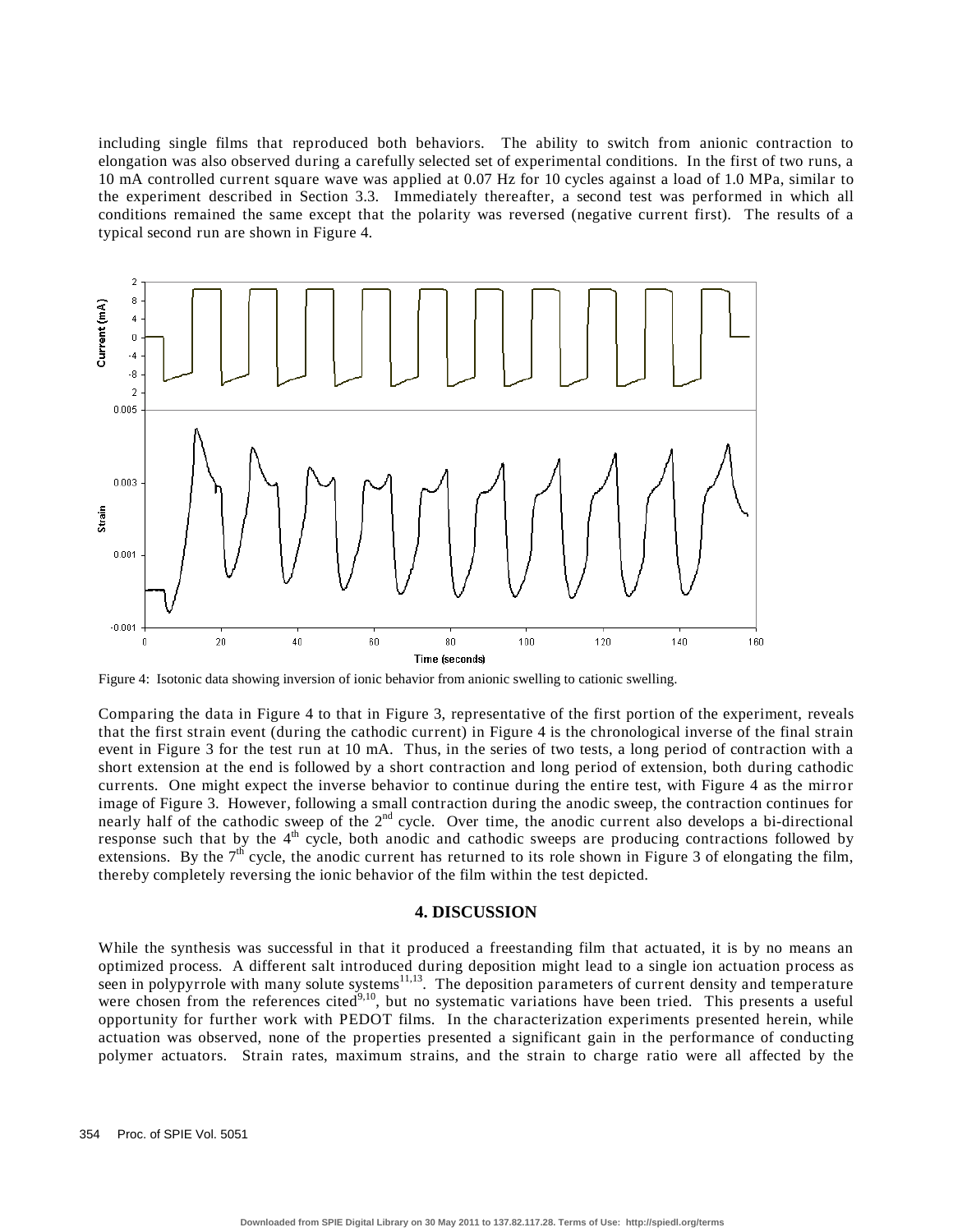directional change in the response of the film, causing large variation between the peak and average properties measured.

The bi-directional response renews the discussion over possible internal mechanisms causing actuation. In 1996, Inganäs et al suggested that the PEDOT response was due to conformational changes appearing at specific potentials<sup>6</sup>. Otero et al have suggested a combination of structural relaxation and ion exchange for the volume change observed in polypyrrole<sup>15</sup>. The work presented above, however, would indicate that dual ion movement might also lead to elongation and contraction at a single potential since there was no direct correlation between the sign of the current and the sign of actuation. The dual ion mechanism follows straightforwardly from the conjecture that a film subjected to a positive potential or current will positively charge the capacitive double layer found on the surface of the film. This charge may be compensated by imbibing the polymer with anions or expelling the cations, phenomena which lead to the opposite mechanical result for a free-ended film under constant stress. The possibility of either ion diffusing in and out of the polymer independently suggests that the coordinated salt may also be able to move in and out of the film (salt draining) as discussed by Pei and Iganäs in 1992<sup>16</sup> and Wallace et al in 1995<sup>8</sup>, enabling strain to occur without current flow. Salt draining may then be responsible for the nonzero strains seen during the zero-current rest period at the end of the experiments in Section 3.3, though this data is inconclusive due to the creep that occurred during the experiments.

A successful model of the actuation mechanism of TBAPF<sub>6</sub> in PEDOT is currently being developed with parameters that correctly describe the three time constants associated with species movement. Diffusion data for both cation and anion, as well as the combined salt, are required and can be elucidated from studies with a Quartz Crystal Microbalance (QCM) similar to those performed by Oyama et al in  $1994<sup>17</sup>$ . The diffusion of ionic species would depend on the concentrations within the polymer and the capacitive double layer, while the diffusion of salt species would depend on the concentration difference between polymer and bulk solution. Some measure of the ability of the ionic species in the polymer to recombine and form the salt, such as an equilibrium relation and constant, would couple the salt movements to the ionic movements. Lastly, a basic relation between the charge injected into the polymer and the relative ionic movements would enable the actuation mechanism to be related to the electrochemical environment imposed on the film.

From this model it would be possible to see the responses dependent on both time and experimental history, obtained throughout the experiments presented herein and most dramatically shown in Figure 4, by correctly analyzing the driving forces for ionic diffusion as well as salt diffusion. It would also anticipate the response of the polymer to a particular potential for actuator design purposes and allow for the application of the appropriate stimulus to afford actuation in a desired direction. This technique would then succeed in exploiting the bi-directional response first seen in Figure 2. During the switch to negative potentials, the contracting film continued to contract, despite the change in current direction. The ability to swell a polymer with both ions could greatly increase the total strains attainable within one polymer-solute system as one intercalated ion is followed by the other, turning a characterization difficulty into a practical advantage for conducting polymer actuators.

# **5. CONCLUSIONS**

Successful electrochemical synthesis of freestanding PEDOT films, with conductivities as high as 8 S/cm, enabled a study of their electrochemical actuation in TBAPF $_6$  and PC. Strains as high as 2% against a load of 1.0 MPa were observed on a characterization apparatus capable of maintaining force and voltage feedback while applying a predetermined waveform. Strain rates of 0.003 Hz and strain to charge density ratios of 4 x  $10^{-10}$  m<sup>3</sup>/C were measured during tests performed at constant stress under galvanic control. Unexpectedly, the polymer films both contracted and expanded in response to single anodic and cathodic currents. This direction of response could be changed from one experiment to the next and even during the course of a single experiment. A mechanism involving diffusion of anions, cations, and the combined salt in and out of the polymer was presented to explain the vast differences observed in the behavior of PEDOT. While research on electroactive polymer actuators continues to blossom and expand to new and more complicated materials, it remains important to investigate the properties of those materials readily available. This study presents one of the first investigations of linear actuation in PEDOT, arguably the most commercially successful conductive polymer available today.